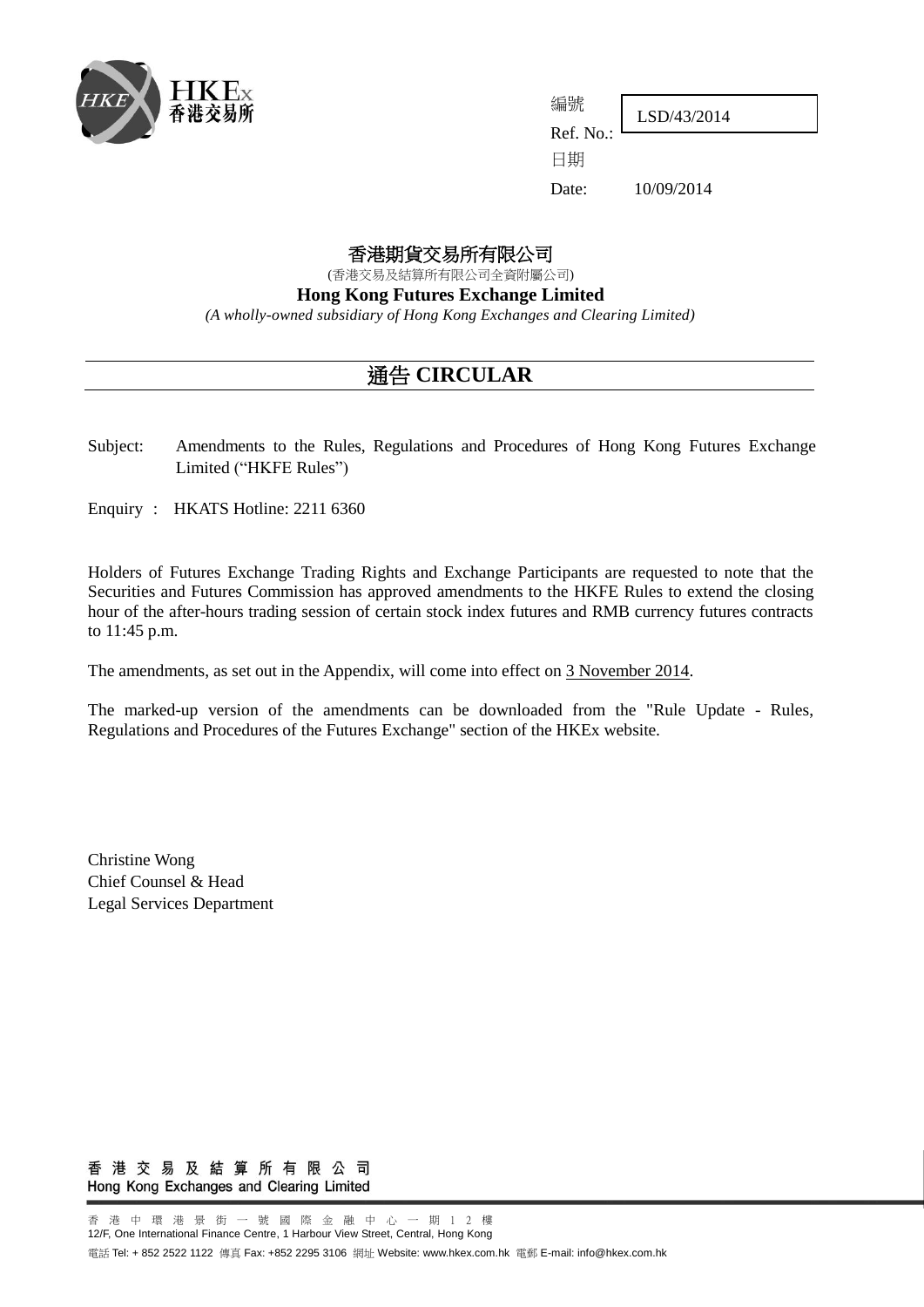Appendix

Rules, Regulations and Procedures of Hong Kong Futures Exchange Limited

## **CHAPTER I**

## **INTERPRETATION ADMINISTRATION AND AMENDMENT OF THE RULES**

#### Definitions and Interpretation

101. In these Rules, unless the context otherwise requires, the following expressions shall bear the following meanings:-

"Business Day" means, in relation to an Exchange Contract, any day (other than a Saturday, Sunday or public holiday in Hong Kong) during which the Exchange is open for trading that Exchange Contract;

"T+1 Session" means, in relation to an Exchange Contract, the after-hours trading session, if any, as specified in its Contract Specifications and for the purposes of these Rules, references to "T+1 Session on a Business Day" shall, unless the context requires otherwise, be construed to mean the T+1 Session from commencement on a Business Day to the close of that T+1 Session notwithstanding that it may extend beyond mid-night of the Business Day, and the next Business Day of such T+1 Session shall mean the Business Day following the Business Day on which such T+1 Session commences;

## **CHAPTER VI**

### **EXCHANGE PARTICIPANTS AND THEIR CLIENTS**

#### Minimum Margins

617. (b) Subject to procedures prescribed by the Exchange from time to time, in respect of an established Client who has demonstrated a record of consistently meeting margin obligations and maintaining a sound financial position ("established Client") and who has represented to the Exchange Participant that the funds necessary to fully satisfy his margin obligations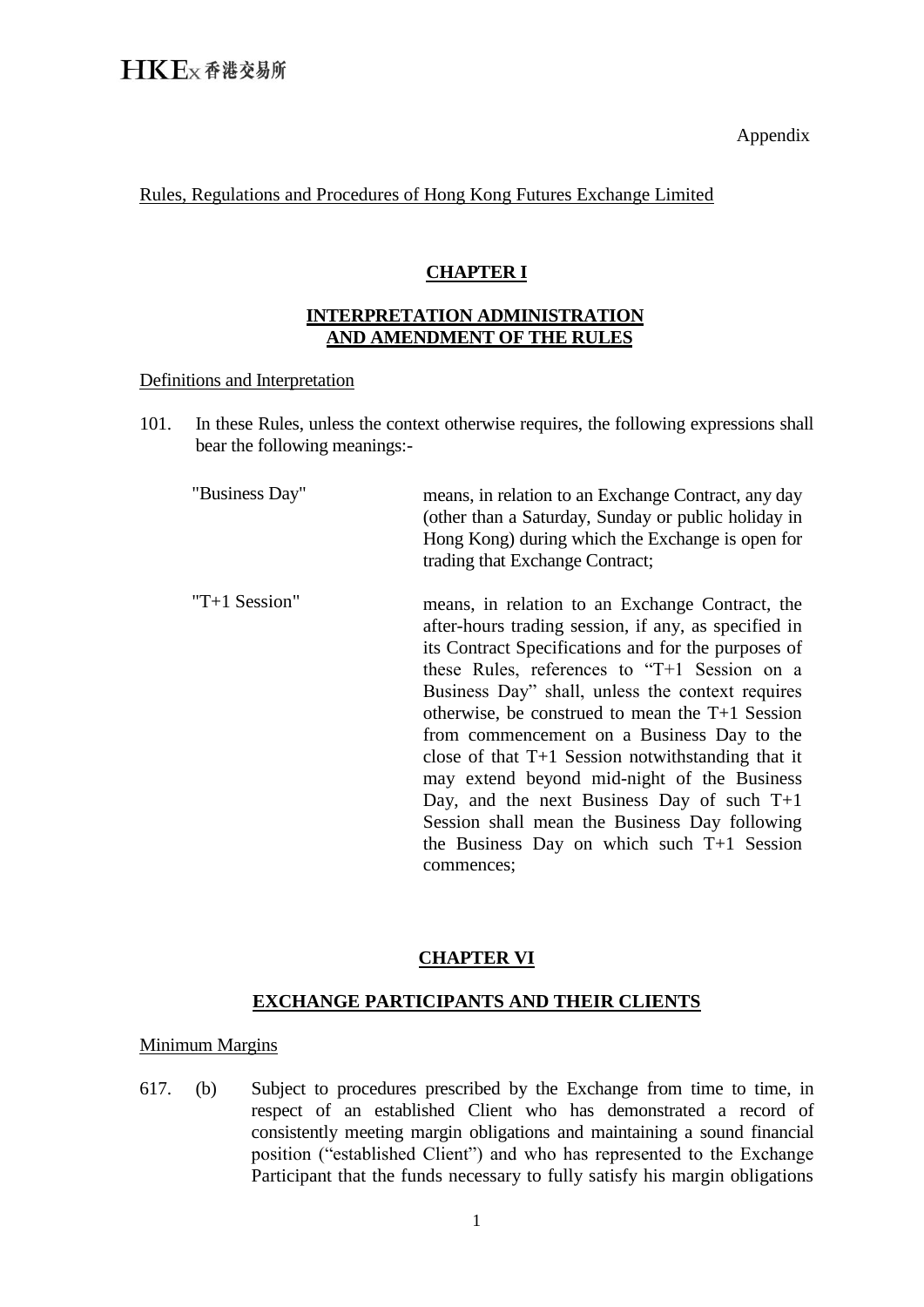will be immediately transmitted, the Exchange Participant may transact F.O. Business for the established Client even though the Exchange Participant has not received from him collateral adequate to cover his minimum margin requirement provided that:

(ii) the Exchange Participant must advise the established Client that the minimum margin is due as soon as practicable after the call but in no event later than the next Business Day of the T Session or T+1 Session during which the new position is established; and

### **CHAPTER VIII**

#### **TRADING ARRANGEMENTS - PRACTICES AND SYSTEMS**

Error Trades

819B. (g) Within the next Business Day of the T Session or  $T+1$  Session during which any correction of Error Trade took place, the party initially requesting the correction shall submit to the Exchange a report setting out a detailed account of (i) the Error Trade committed; (ii) the reason for the Error Trade; and (iii) the measures that the party has implemented or will implement in order to prevent the occurrence of similar Error Trades in the future.

> Contract Specifications For Hang Seng Index (HSI) Futures

The following Contract Specifications shall apply to the Hang Seng Index Futures Contract<sup>\*\*</sup>:

Trading Hours (Hong Kong time) 9:15 a.m. – 12:00 noon (morning trading session) 1:00 p.m.  $-4:15$  p.m. (afternoon trading session)  $5:00 \text{ p.m.} - 11:45 \text{ p.m.}$  (after-hours trading session) There is no afternoon or after-hours trading session on the eves of Christmas, New Year and Lunar New Year. There is no after-hours trading session if it is a bank holiday in both the United Kingdom and the United States.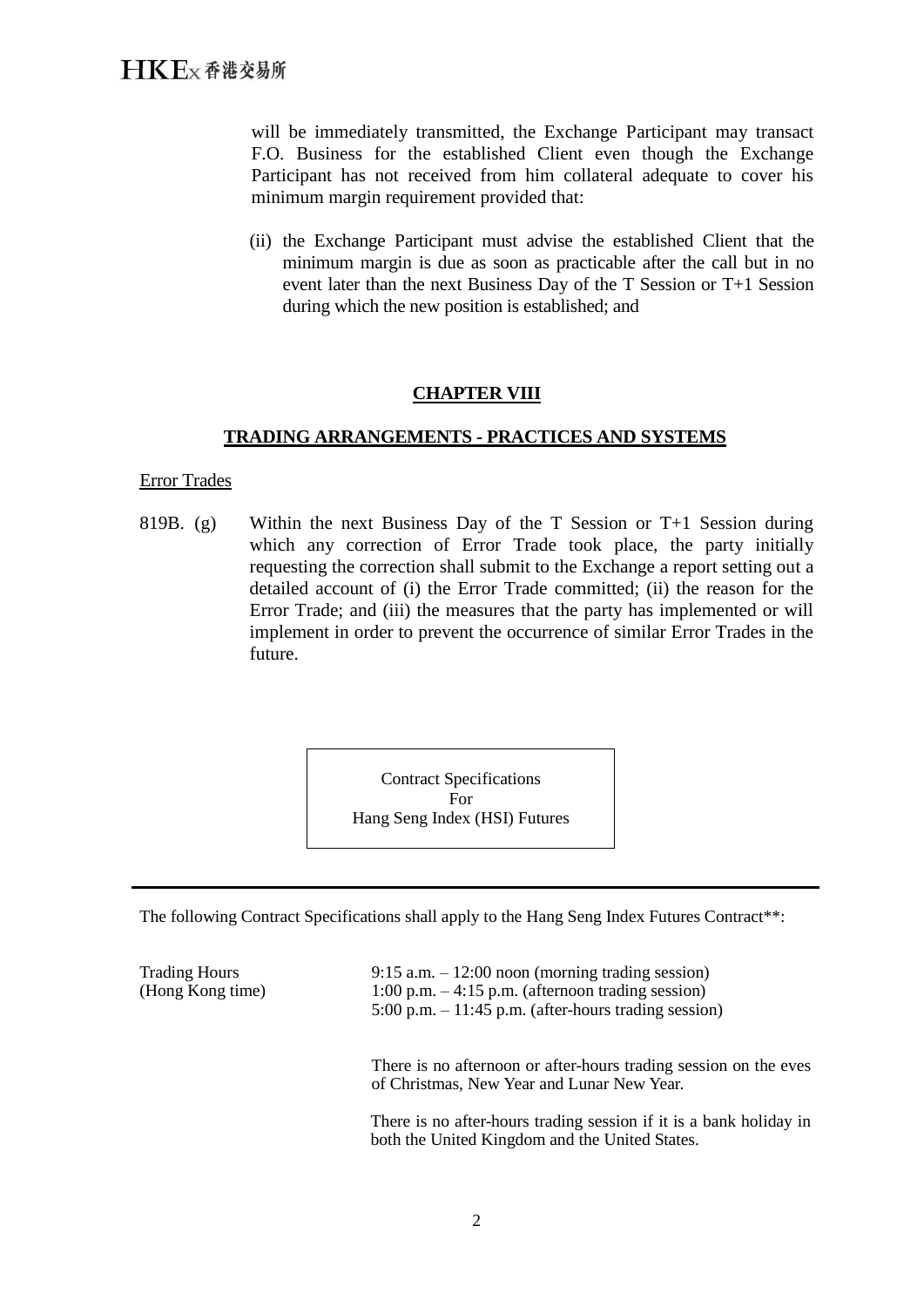Contract Specifications For Mini-Hang Seng Index (HSI) Futures

The following Contract Specifications shall apply to the Mini-Hang Seng Index Futures Contract\*\*:

\_\_\_\_\_\_\_\_\_\_\_\_\_\_\_\_\_\_\_\_\_\_\_\_\_\_\_\_\_\_\_\_\_\_\_\_\_\_\_\_\_\_\_\_\_\_\_\_\_\_\_\_\_\_\_\_\_\_\_\_\_\_\_\_\_\_\_\_\_\_\_\_\_\_\_\_\_

| <b>Trading Hours</b><br>(Hong Kong time) | $9:15$ a.m. $-12:00$ noon (morning trading session)<br>1:00 p.m. $-4:15$ p.m. (afternoon trading session)<br>$5:00$ p.m. $-11:45$ p.m. (after-hours trading session) |
|------------------------------------------|----------------------------------------------------------------------------------------------------------------------------------------------------------------------|
|                                          | There is no afternoon or after-hours trading session on the eves<br>of Christmas, New Year and Lunar New Year.                                                       |
|                                          | There is no after-hours trading session if it is a bank holiday in<br>both the United Kingdom and the United States.                                                 |



The following Contract Specifications shall apply to the Hang Seng China Enterprises Index Futures Contract:-

| <b>Trading Hours</b><br>(Hong Kong time) | $9:15$ a.m. $-12:00$ noon (morning trading session)<br>1:00 p.m. $-4:15$ p.m. (afternoon trading session)<br>$5:00$ p.m. $-11:45$ p.m. (after-hours trading session) |
|------------------------------------------|----------------------------------------------------------------------------------------------------------------------------------------------------------------------|
|                                          | There is no afternoon or after-hours trading session on the eves<br>of Christmas, New Year and Lunar New Year.                                                       |
|                                          | There is no after-hours trading session if it is a bank holiday in<br>both the United Kingdom and the United States.                                                 |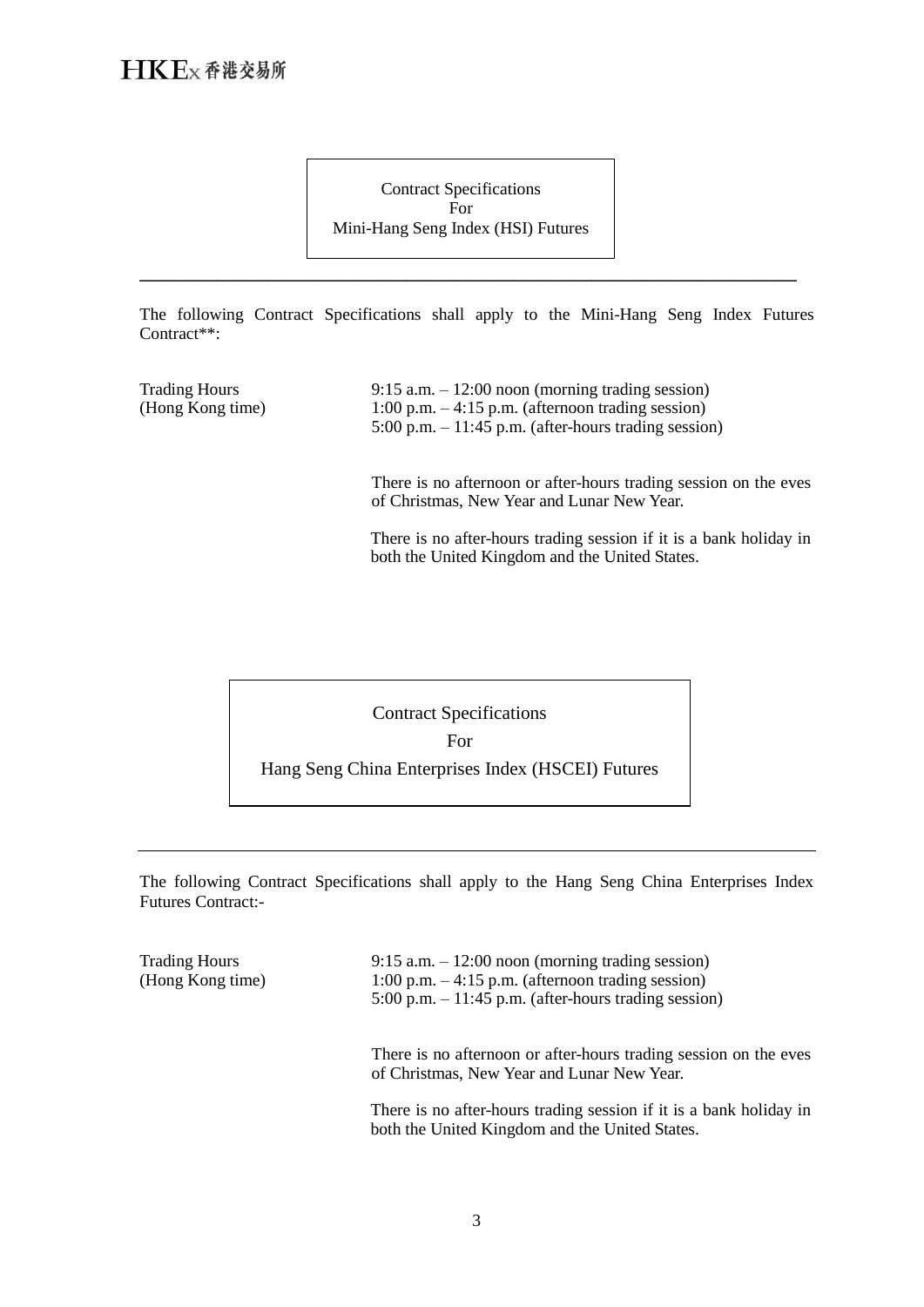

The following Contract Specifications shall apply to the Mini-Hang Seng China Enterprises Index Futures Contract\*:-

\_\_\_\_\_\_\_\_\_\_\_\_\_\_\_\_\_\_\_\_\_\_\_\_\_\_\_\_\_\_\_\_\_\_\_\_\_\_\_\_\_\_\_\_\_\_\_\_\_\_\_\_\_\_\_\_\_\_\_\_\_\_\_\_\_\_\_\_\_\_\_\_\_\_\_\_\_\_\_

| <b>Trading Hours</b><br>(Hong Kong time) | $9:15$ a.m. $-12:00$ noon (morning trading session)<br>1:00 p.m. $-4:15$ p.m. (afternoon trading session)<br>$5:00$ p.m. $-11:45$ p.m. (after-hours trading session) |
|------------------------------------------|----------------------------------------------------------------------------------------------------------------------------------------------------------------------|
|                                          | There is no afternoon or after-hours trading session on the eves<br>of Christmas, New Year and Lunar New Year.                                                       |
|                                          | There is no after-hours trading session if it is a bank holiday in<br>both the United Kingdom and the United States.                                                 |

Contract Specifications For US Dollar vs Renminbi (Hong Kong) ("USD/CNH") Futures

\_\_\_\_\_\_\_\_\_\_\_\_\_\_\_\_\_\_\_\_\_\_\_\_\_\_\_\_\_\_\_\_\_\_\_\_\_\_\_\_\_\_\_\_\_\_\_\_\_\_\_\_\_\_\_\_\_\_\_\_\_\_\_\_\_\_\_\_\_\_\_\_\_\_\_\_\_\_\_

The following Contract Specifications shall apply to the USD/CNH Futures Contract:

| <b>Trading Hours</b><br>(Hong Kong time) | $9:00$ a.m. $-4:15$ p.m. (day trading session)<br>$5:00$ p.m. $-11:45$ p.m. (after-hours trading session)                                                                                   |
|------------------------------------------|---------------------------------------------------------------------------------------------------------------------------------------------------------------------------------------------|
|                                          | There is no trading after 12:00 noon on the eves of Christmas, New<br>Year and Lunar New Year. The trading hours on those three days<br>shall be $9:00$ a.m. $-12:00$ noon (Hong Kong time) |
|                                          | There is no after-hours trading session if it is a bank holiday in both<br>the United Kingdom and the United States.                                                                        |